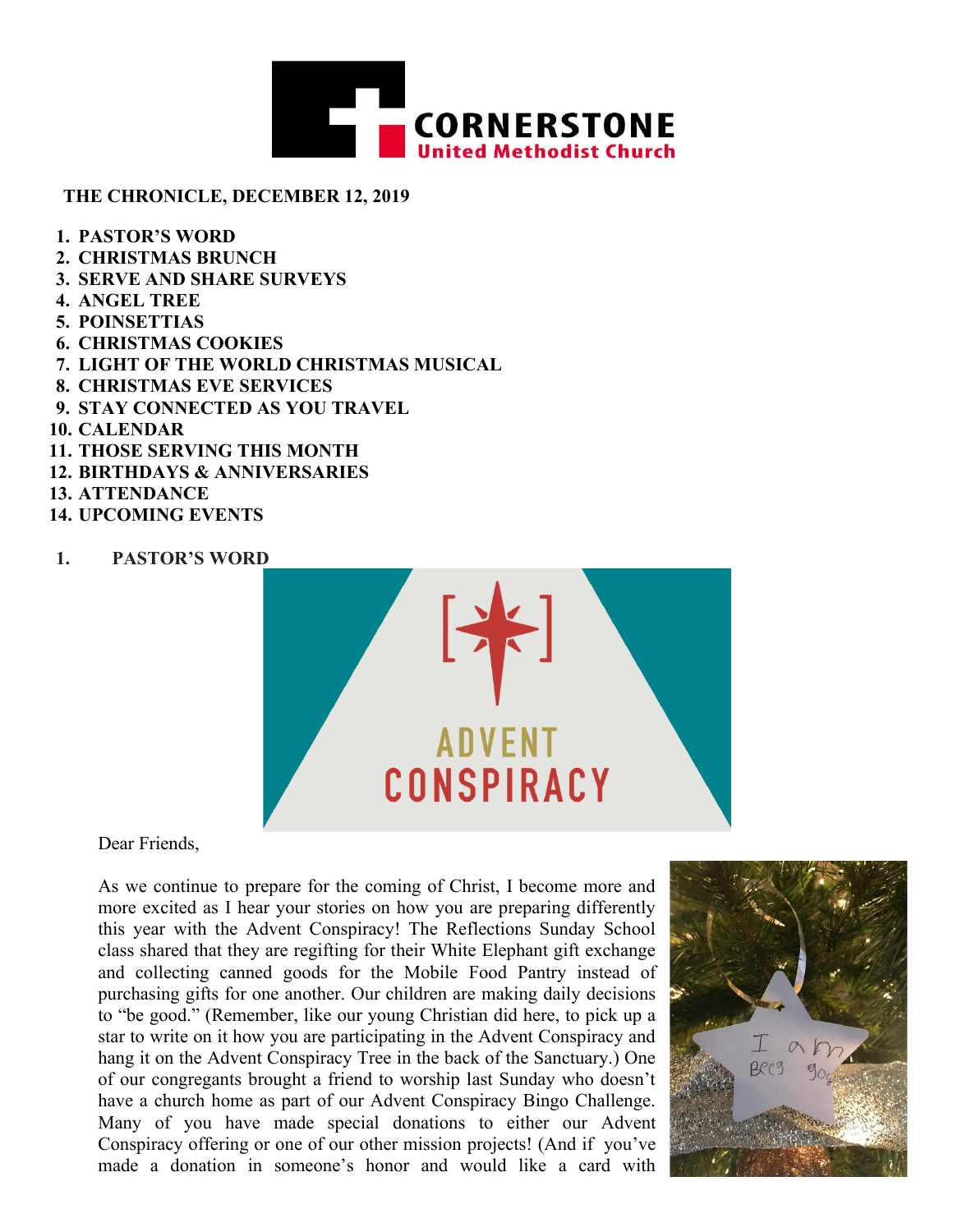information about that project, you can grab a card and an information note at the Advent Conspiracy Table in the back of the Sanctuary!)

This week we continue our Advent Conspiracy Worship series with the challenge to give more! While we were challenged to spend less last week, and giving more seems a little counter to last week's instructions, the challenge as we seek after the example of Jesus isn't to give more stuff but to give more of ourselves, to think about what it means for God to come down to earth, giving so much for us, and how we are called to respond. Our scripture lesson is the familiar John 3:16-17 as we consider the greatest gift God has given to us and how we may be called to respond in giving more of ourselves. I hope you'll join us in worship at 9 or 11 as we continue to conspire together this Advent to prepare for the coming of Christ in a new way!

I also hope you'll join us Sunday night for Light of the World - our church-wide musical presentation! It will be a glorious celebration as we prepare for the light of the world together! We will be having an offering that night for our Advent Conspiracy, supporting children locally and internationally through our Backpack Ministry which provides meals for 60 children/week during the school year and through our partnership with the Escuela ORM de Educacion Especial (school for children with special needs) in Atitlan, Guatemala.

Let us continue to prepare together!

In Christ, *Pastor Kathleen*

### **2. CHRISTMAS BRUNCH**



Are you looking for a Sunday school class? The Open Door Class would like to invite you to brunch on Sunday, December 15, at 10 a.m. in Education Classroom 224. They are supplying the food, please join them for fellowship! If you have questions, please contact Lesley Bauders.

### **3. SERVE AND SHARE SURVEYS**

We invite you to click the link below to share with us where you would like to serve next year in ministry!

https://docs.google.com/forms/d/1NocvXLTT59wV29YkJmvQHZAV9qmv13RPqdDDKt4b9wo/edit?ts=5dd558e7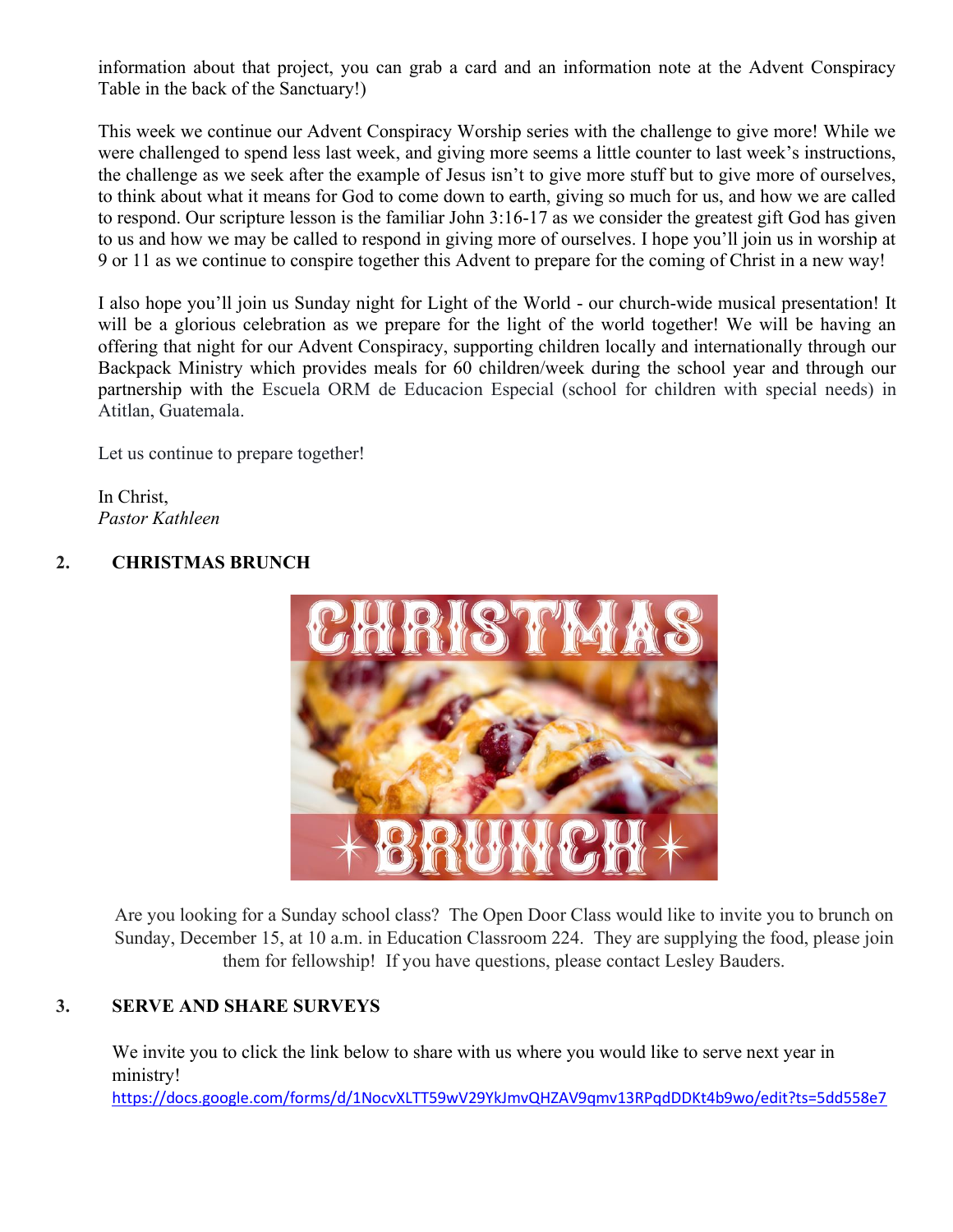# **4. ANGEL TREE**



Salvation Army tree tags will need to be returned by **THIS Sunday, December 15**. Methodist Family Health items also need to be returned **THIS Sunday, December 15.**

### **5. POINSETTIAS**

Poinsettias can be placed on the altar rails in honor or memory of loved ones. Please notify the office of name(s) you wish to be included in the bulletin and whether they are in honor of or memory of your loved one. We will list the names in our Christmas Eve bulletins.

#### **6. CHRISTMAS COOKIES**

We would like to serve cookies at our Light of the World churchwide Christmas music program **THIS Sunday, December 15.** These cookies can be brought with you Sunday morning or at the event that evening.

### **7. LIGHT OF THE WORLD CHRISTMAS MUSICAL**



**Our Church Van will be available the night of the musical. If you need a ride, please schedule it with the church office before 2 pm TODAY (870.932.2718).** 

### **8. CHRISTMAS EVE SERVICES**

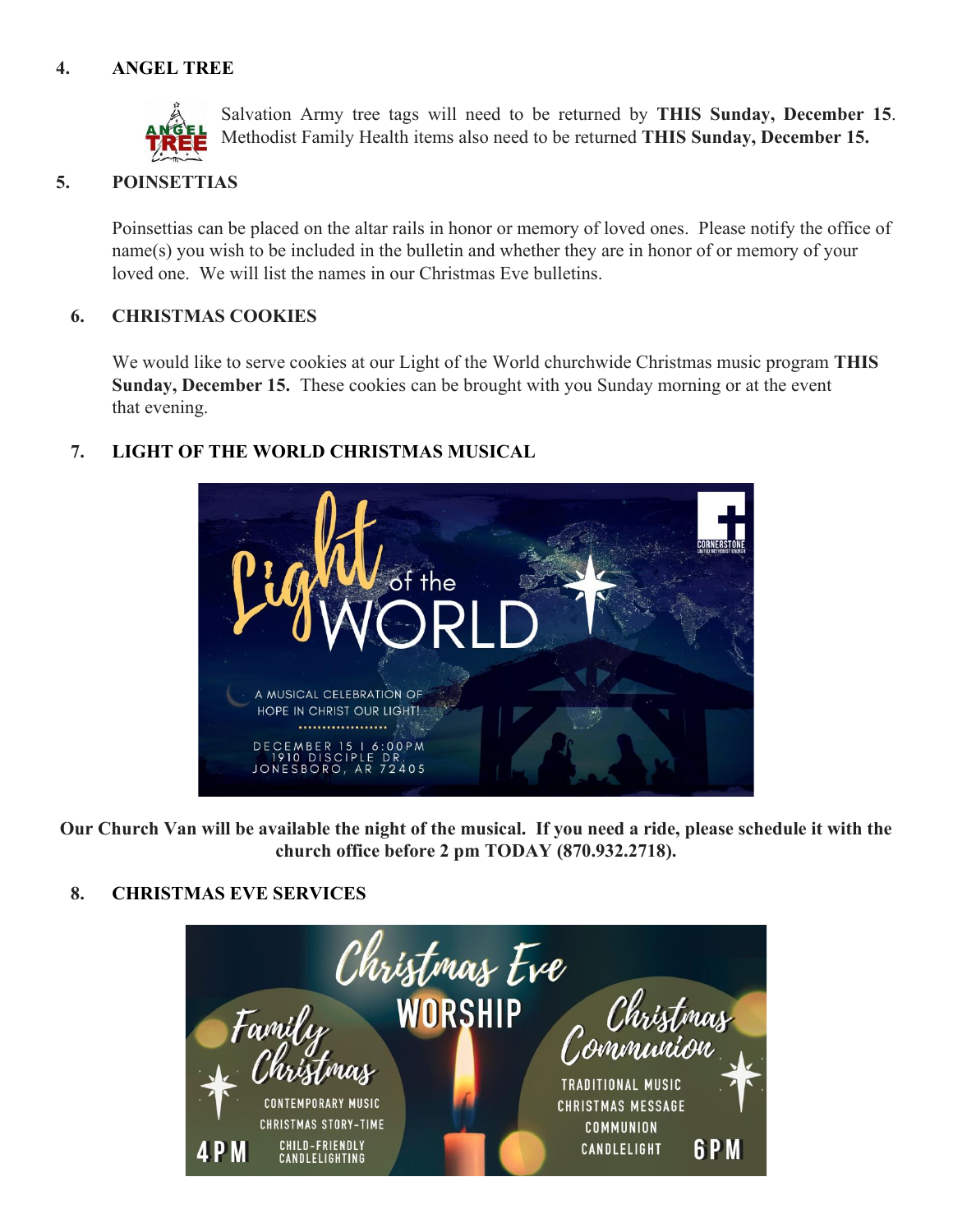### **9. STAY CONNECTED THIS CHRISTMAS**



WHILE YOU'RE TRAVELING WORSHIP WITH US ONLINE AND CHECK OUT OUT OUR ELECTRONIC GIVING OPTIONS!

WWW.CORNERSTONEUMC.NET

### **10. CALENDAR: December 15 - 21**

# **Sunday**

| $9:00$ am         | Contemporary Service                                              |  |  |
|-------------------|-------------------------------------------------------------------|--|--|
| 10:00 am          | Sunday School                                                     |  |  |
| $11:00$ am        | <b>Traditional Service</b>                                        |  |  |
| $4:30 \text{ pm}$ | Choir Call for Light of the World                                 |  |  |
| $6:00 \text{ pm}$ | Light of the World Christmas Musical                              |  |  |
| Monday            |                                                                   |  |  |
| $7:00 \text{ pm}$ | Boy Scouts (Fellowship Hall Edu 212 & 213)                        |  |  |
| Tuesday           |                                                                   |  |  |
|                   | Education Building Reserved $(8:00 \text{ am} - 3:00 \text{ pm})$ |  |  |
| $10:00$ am        | Helping Neighbors Food Pantry                                     |  |  |
| $6:30 \text{ pm}$ | AA Group Meeting (Edu 228)                                        |  |  |
| Wednesday         |                                                                   |  |  |
| 6:30 am           | Prayer Breakfast (Front Page Café)                                |  |  |
| $6:15 \text{ pm}$ | <b>Choir Practice</b>                                             |  |  |
| $7:30 \text{ pm}$ | <b>Praise Band Practice</b>                                       |  |  |
| Thursday          |                                                                   |  |  |
|                   | Education Building Reserved $(8.00 \text{ am} - 3.00 \text{ pm})$ |  |  |
| $5:30 \text{ pm}$ | <b>Handbell Practice</b>                                          |  |  |
| $6:30 \text{ pm}$ | AA Group Meeting (Edu 228)                                        |  |  |
| Saturday          |                                                                   |  |  |
| $6:00$ am         | Proverbs Men's Group                                              |  |  |
|                   |                                                                   |  |  |